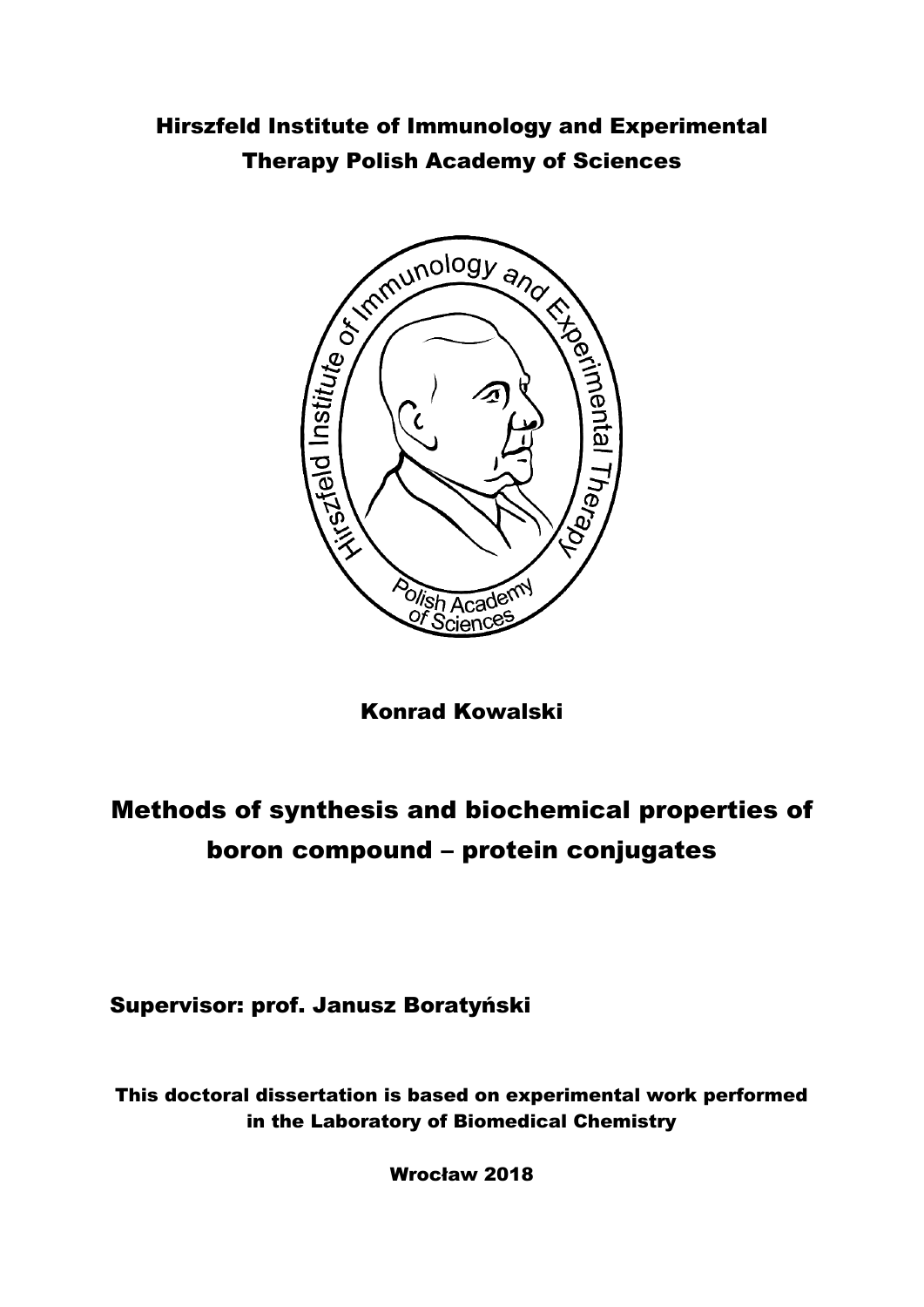## **Abstract**

Boron-containing compounds are actually widely used as insecticides, bactericides, reducing reagents (organic chemistry), catalysts, materials for the production of some types of ceramics, the liquid crystal components, temperature-resistant polymers and many others. They have also been studied as potential drug. Modern chemical, biomedical and pharmaceutical sciences show a growing interest in unique type of boron compounds - boron clusters. Due to their structure, durability and exceptional properties under physiological conditions, these compounds appear to be excellent candidates for modifying peptides and proteins. Currently, the most commonly used in the biomedical research of boron clusters are compounds with icosahedral geometry with 12 peaks containing boron or boron and carbon atoms - carboranes. Both boron and carborane clusters have an extremely complex bond structure, where each of the boron or carbon atoms is associated with six other atoms. The electrons involved in structure formation are delocalized, which is why boron clusters have threedimensional aromaticity. A single boron cluster is almost an ideal sphere only 50% larger than a rotating phenyl group. Compounds consisting of two or more carborane clusters co-ordinated with a metal atom - a metallocarboranes are equally common. One of the most stable clusters of this type are complexes with cobalt (Co), but also molecules with other metals are known, such as Fe, Cr, Nb, Ni, Cu, Au, Pt, Ru, Re or Tc. Boron clusters are abiotic substances with high durability, both chemical, thermal and biological. As chemical synthesis products, they do not have their equivalents in the nature known to us. As a result, active substances based on the compounds of boron clusters are removed from the body without interfering with their spatial structure.

The aim of this study is to evaluate the possibility of bioactive protein modification using boron clusters and to assess the impact of modifications on the physicochemical and biochemical properties of proteins. The tests were carried out using oxonium adducts (dioxane and tetrahydropyran) from 3 different boron clusters: closo-dodekaborban, dicarba-undekcarborane and bis (1,2-dicarbolido) cobalate. First, tests were carried out to assess the reactivity of the boron cluster adducts in the water-organic environment compared to the nucleophilic groups present in it. After selecting the appropriate reaction conditions, a series of reactions with amino acids and amino acids blocked on the alpha-amino group was carried out. These studies showed a very broad reactivity of the oxonium adducts against nucleophilic groups: -OH, -NH2 and -SH, as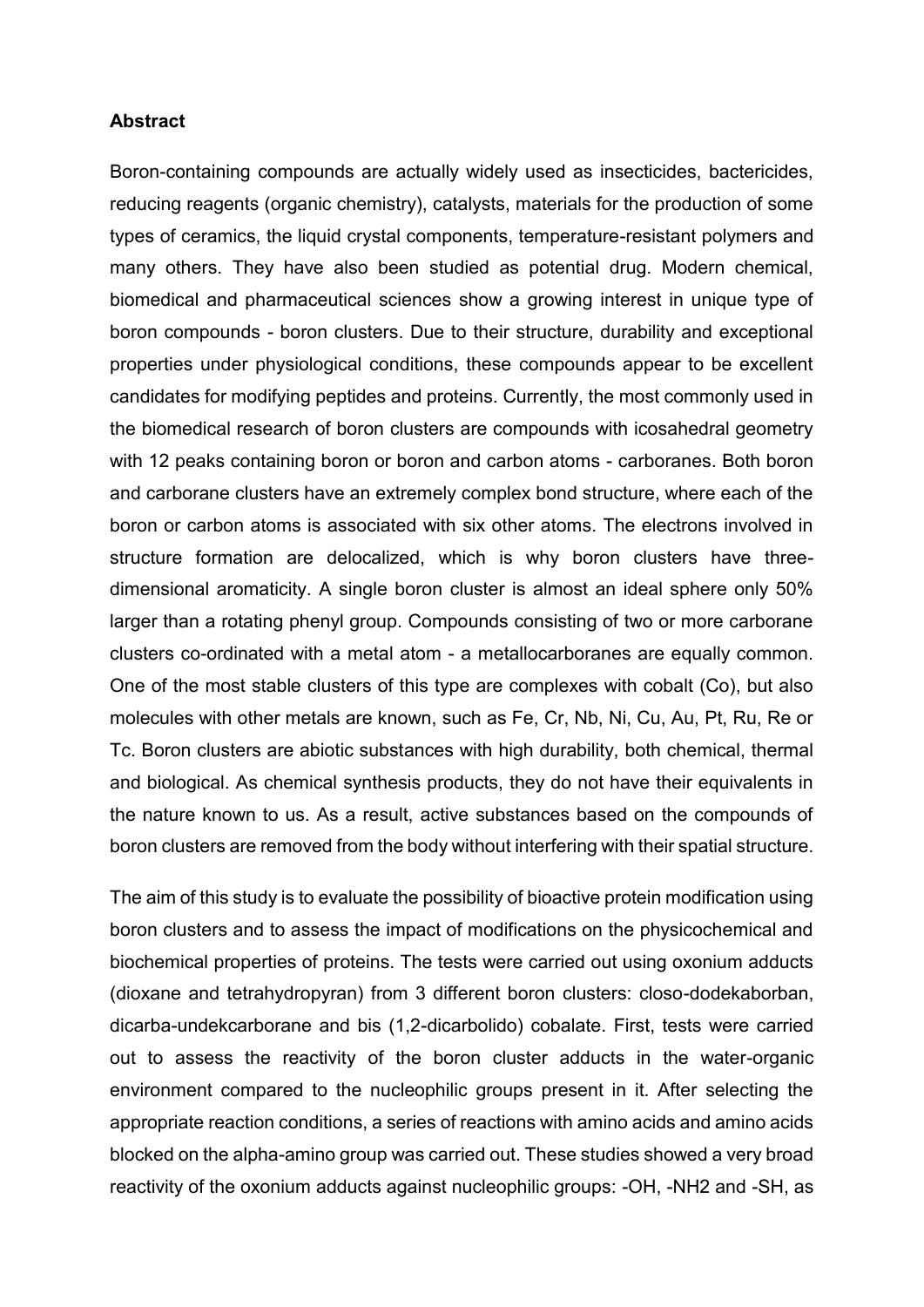well as arginine or histidine functional groups. On the basis of the conducted research, two procedures were developed for the synthesis of protein and peptide conjugates with a boron cluster: reaction in an aqueous-organic environment and solid phase reaction at elevated temperature. These two methods were used to synthesize conjugates of boron clusters with hen egg lysozyme. Fractions of mono-substituted conjugates were purified on hydrophobic interaction chromatography (HIC) and then analyzed by liquid chromatography coupled with mass spectrometry, circular dichroism and dynamic light scattering techniques. The combination of these techniques allowed to determine changes in the secondary, tertiary and quaternary structure of the protein resulting from the modification with boron clusters. The studies excluded the effect of conjugation with boron clusters on the secondary and tertiary structure of the protein. Modification caused significant changes in the behavior of conjugates leading to timeand temperature-dependent. aggregation At the same time, despite the decrease in the biological activity of conjugates, their aggregation compensated for the loss of lysis capacity of gram-positive bacterial cells. These studies have shown how a single molecule of the boron cluster can have a significant impact on the physical and biochemical properties of protein modification. Protein aggregation induced by conjugation with the boron group seems to be an undesirable phenomenon. In addition, parallel studies have demonstrated the ability of metalocarborane clusters to bind strongly to the hydrophobic cavities of human serum albumin (HSA). However, for many drugs, especially peptides, such multimerisation or binding to albumin are strategies that allow a change in pharmacokinetics, including an increase in the halflife of the drug system. In order to verify the possibility of transferring the binding properties of the metallocarborane cluster to albumin to the peptide molecule, a conjugate of boron conjugates with human insulin was performed. It has been shown that the fraction of mono-substituted metallocarbobate conjugates with human insulin has the ability to bind to HSA approximately 20-fold higher than the commercially available long-acting insulin detemir analogue. At the same time, the modification of amino acids responsible for the binding of insulin to the receptor was excluded, which could potentially be prevented.

Summing up the presented results, boron clusters can be perfect modulators of physicochemical properties of therapeutic proteins and peptides. Targeted in sites the active hydrophobic domains of the protein can increase the binding or receptor binding